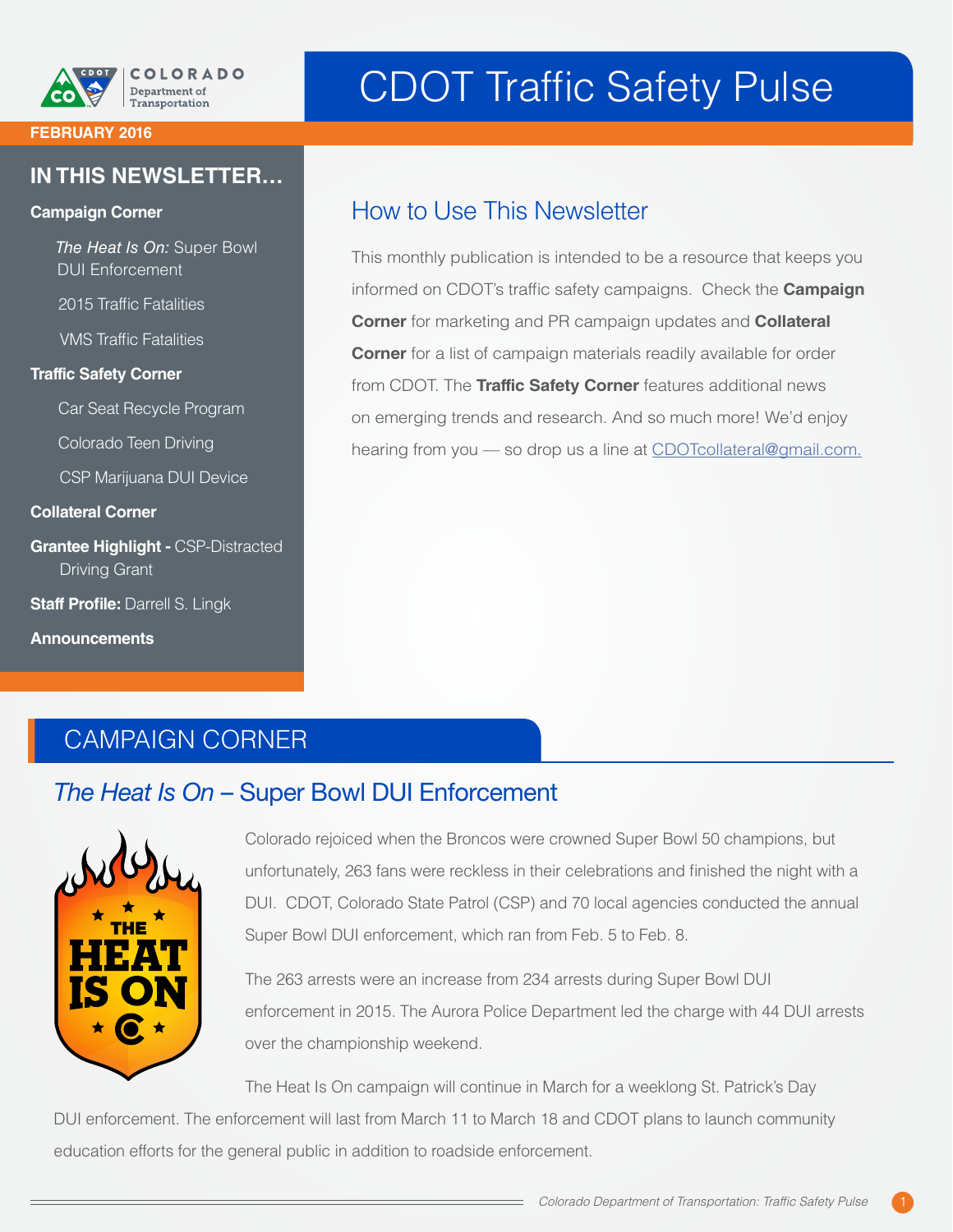## Traffic Fatality Rises in 2015

The traffic fatality rate in Colorado has been below 500 deaths since 2008, but reports from 2015 reveal a shift in the trend. Preliminary records indicate traffic fatalities rose by 11.8 percent in 2015, growing to 547 deaths from the 488 tallied in 2014.

The exact cause of the rise will not be fully understood until later in the year. But certainly seat belt use, distracted driving and impaired driving are three key categories to target in order to reduce the traffic fatality total in 2016. Data shows 56 percent traffic fatalities in 2015 were unbelted, and 33 percent were alcohol related. 68 fatalities were related to distracted driving in 2015.

CDOT data shows the last time the fatality total rose over 500 was in 2008 when 548 traffic deaths were recorded. If trends continue, there is a 1 in 7,000 chance a driver could be victim of a traffic fatality.

Also of note is the increase in motorcycle fatalities. Reports show 104 motorcyclists were killed in 2015, an increase of nearly 11 percent from the 94 fatalities in 2014. No definite explanation is clear as to why the motorcycle fatality rate ascended so drastically, but CDOT says the use of helmets, sober riding and more caution on the part of motorists will help improve motorcycle safety in the future. CDOT is designating \$300,000 to motorcycle safety campaigns in 2016.

Additionally, a record 14 bicyclists were killed in 2015.



#### Colorado Historical Fatality Trends - Updated 2/22/2016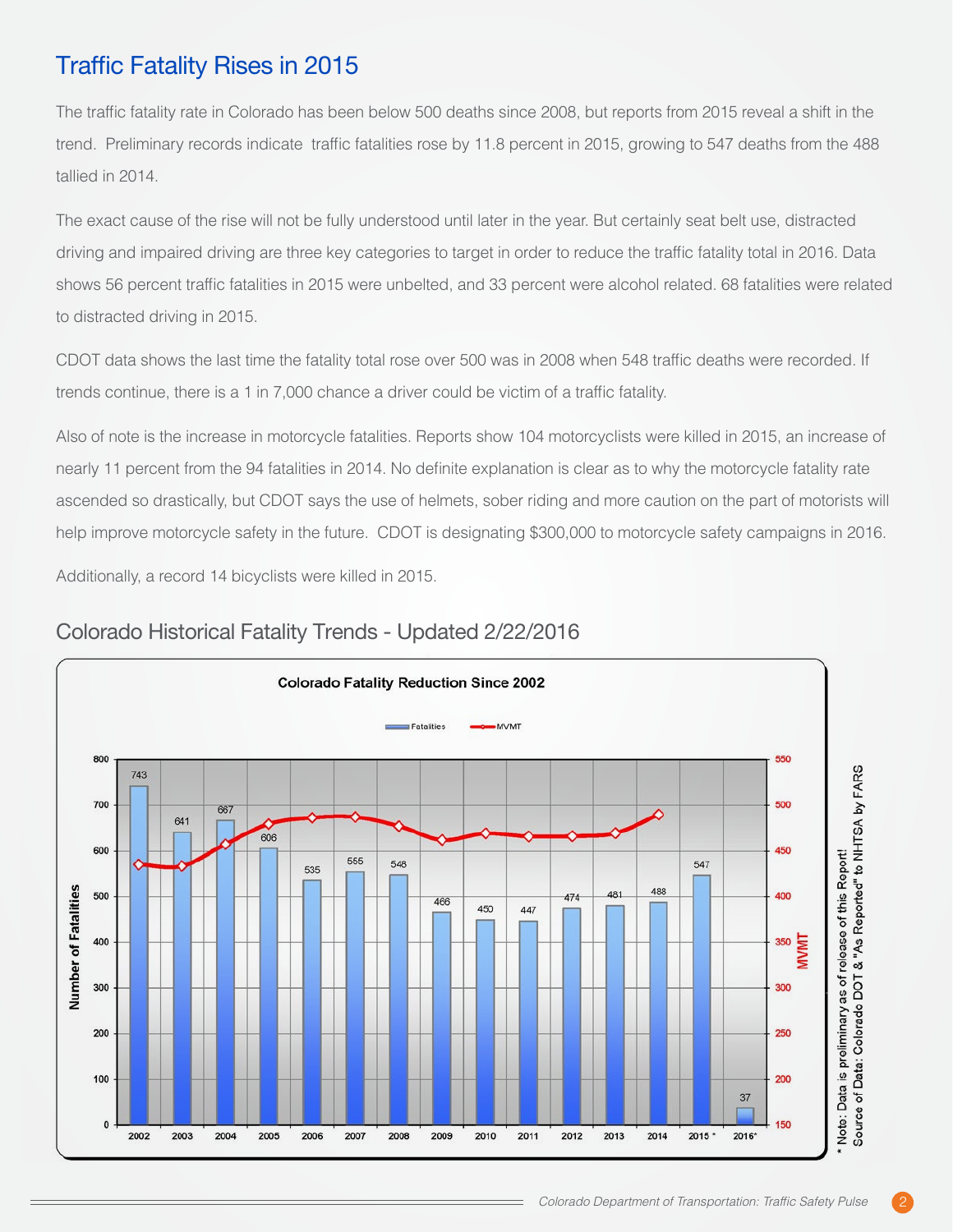## VMS Fatality Rate Signs

Variable-message signs (VMS) are commonly used to alert oncoming drivers of travel times, upcoming crashes and construction zones, typically ordinary and to the point. With traffic fatalities on the rise in Colorado,

CDOT is now using the signs to indicate the total traffic deaths amassed since the start of the year.

The Wednesday Memorial program will update select VMS across the state each Wednesday to reflect the current traffic fatalities in 2016 to date. The intent for the signs is to not only serve as a memorial to the victims of traffic fatalities, but also as a blunt reminder of the human consequences of traffic fatalities. As of February 22 the total fatalities was 36.

## TRAFFIC SAFETY CORNER

## Colorado's Road Health Summit - "Moving Towards Zero Deaths"

The Colorado Department of Transportation and the Colorado Department of Public Health and Environment are pleased to announce the 2nd Annual Improving Colorado's Road Health Summit - "Moving Towards Zero Deaths", occurring from June 8–10, 2016 in Keystone, CO. This year the Summit will transition to "Moving Towards Zero Deaths" and will reconvene the Emphasis Area Teams created through the Strategic Highway Safety Plan (SHSP).

Registration will open in early March. There is no registration fee and complimentary hotel accommodations will be provided for Wednesday and Thursday night. The conference will be capped at 250 attendees. More details coming soon!



#### Plenary and breakout session topics include:

- Aging (Older) Road User
- Bicycle/Pedestrian Safety
- Data
- **Impaired Driving**
- **Motorcycle**
- **Occupant Protection**
- Young Drivers
- Distracted Driving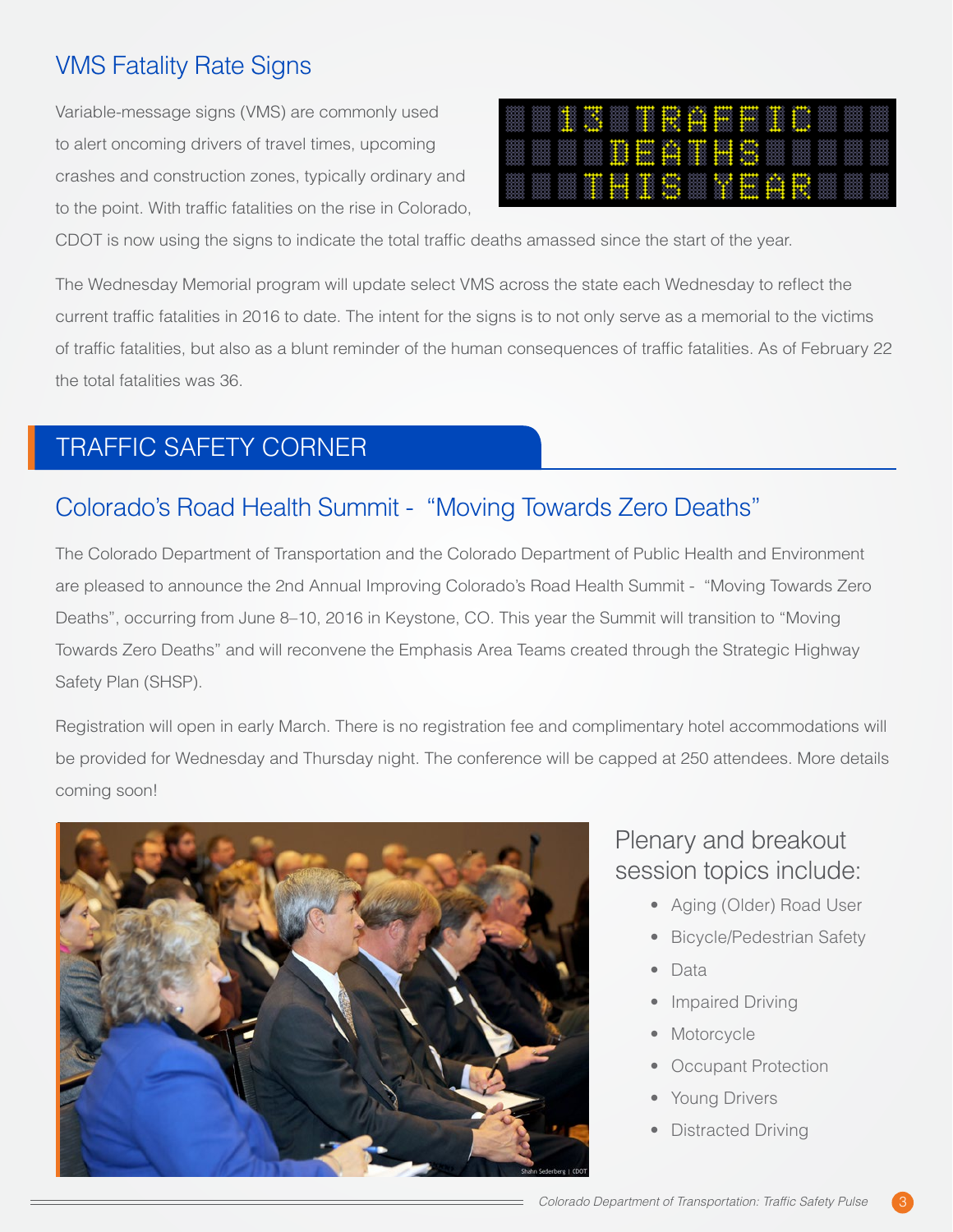## Car Seat Recycle Program

Parents are fully aware children grow and the clothes, toys and shoes they once used are no longer useful. Among the countless items children outgrow are car seats. But what happens when the safety seats become dispensable? In the spirit of Colorado's "green" reputation, Colorado State Patrol (CSP) is collaborating with All Recycle, Volunteers of America, and PackRat Storage to create a statewide recycled car seat program in Colorado.

#### Here is how it works:

Each quarter or on an as needed basis, the car-seat-full containers will be transported to All Recycle located in Englewood to begin the recycling process. All Recycle, a group of volunteers from Volunteers America will strip the seats to their basic elements - plastics, metals, and fabric. All Recycle will then either crush, bail, or shred the seats and sell the plastics to manufacturers that will revive the seats into new, functioning items. This process keeps the seats off the unregulated market and out of landfills.



An added bonus – there is no cost to recycle the seats!

## Teen Driving

A recent nationwide poll indicates parents may need to be more diligent in preventing teen motorists from driving distracted. According to a recent article from Medical Xpress, the C.S. Mott Children's Hospital National Poll on Children's Health found that most parents do set safety restrictions for their teen drivers, yet teenagers often do not understand or obey the rules their parents outline.

The study concluded that parents play a critical role in ensuring the safety of their teen drivers. Clearer boundaries and more conversation between parents and teens were strategies the study found essential to limiting distractions for teenage drivers.

Additional data provided by the article is included below:

#### Parental limits on cell phone use include:

- Requiring teens to park to use their cell phones (86%)
- Forbidding texting while driving (73%)
- Having cell phone turned off or put away (62%)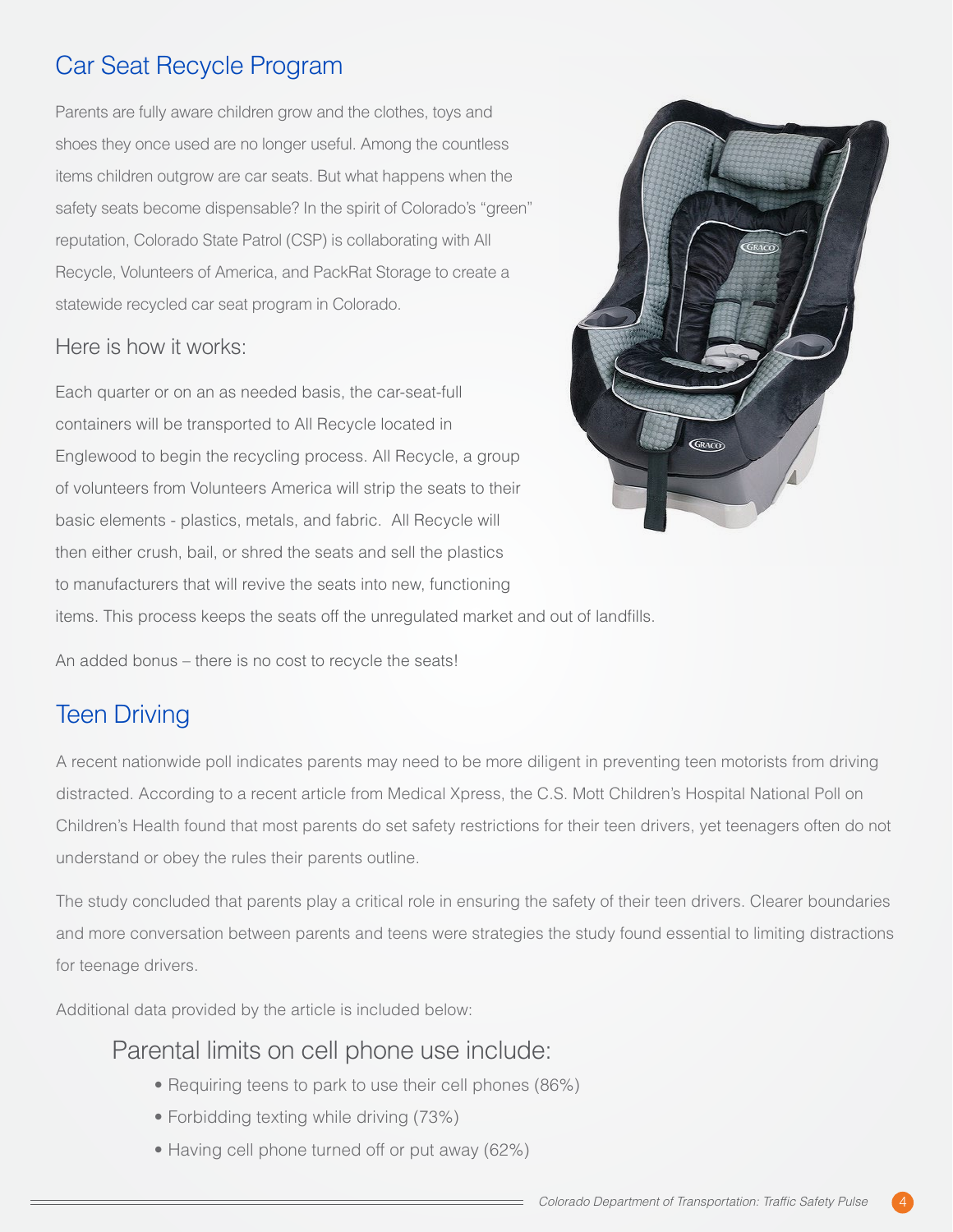Parental limits on passengers include:

- Allowing only 1-2 friends in the car (59%)
- Allowing only certain friends (54%)
- No teen passengers allowed (40%)

#### Parental limits on driving times/locations include:

- No driving after 10 p.m. (61%)
- Driving only to/from school, work, or activities (57%)
- No highway driving (36%)

For more information on this article, visit [link](http://www.teendrivingallianceco.com/2016/01/most-parents-say-they-set-limits-on.html?utm_source=feedburner&utm_medium=email&utm_campaign=Feed%3A+teendrivingallianceco%2FQyyZ+%28Colorado+Teen+Driving+Alliance%29).

## CSP Marijuana DUI Device

The legalization of marijuana in Colorado has created the need for CSP to employ a three-year trial program to equip troopers with DUI devices to orally test suspected marijuana impaired drivers.

The pilot period began in March 2015 and more than 125 troopers have been given one of five types an oral fluid testers. With consent from the driver, the devices are used to swab the



inside of the driver's cheek for saliva. Like a Breathalyzer for alcohol use, the electronic marijuana DUI devices will determine if the driver is below the legal THC limit of five nanograms and will also provide officers with grounds for arrest within five minutes. There are currently no roadside blood tests for marijuana impairment.

CSP will assess the results of the oral testing devices in March, but the trial period will continue until 2018.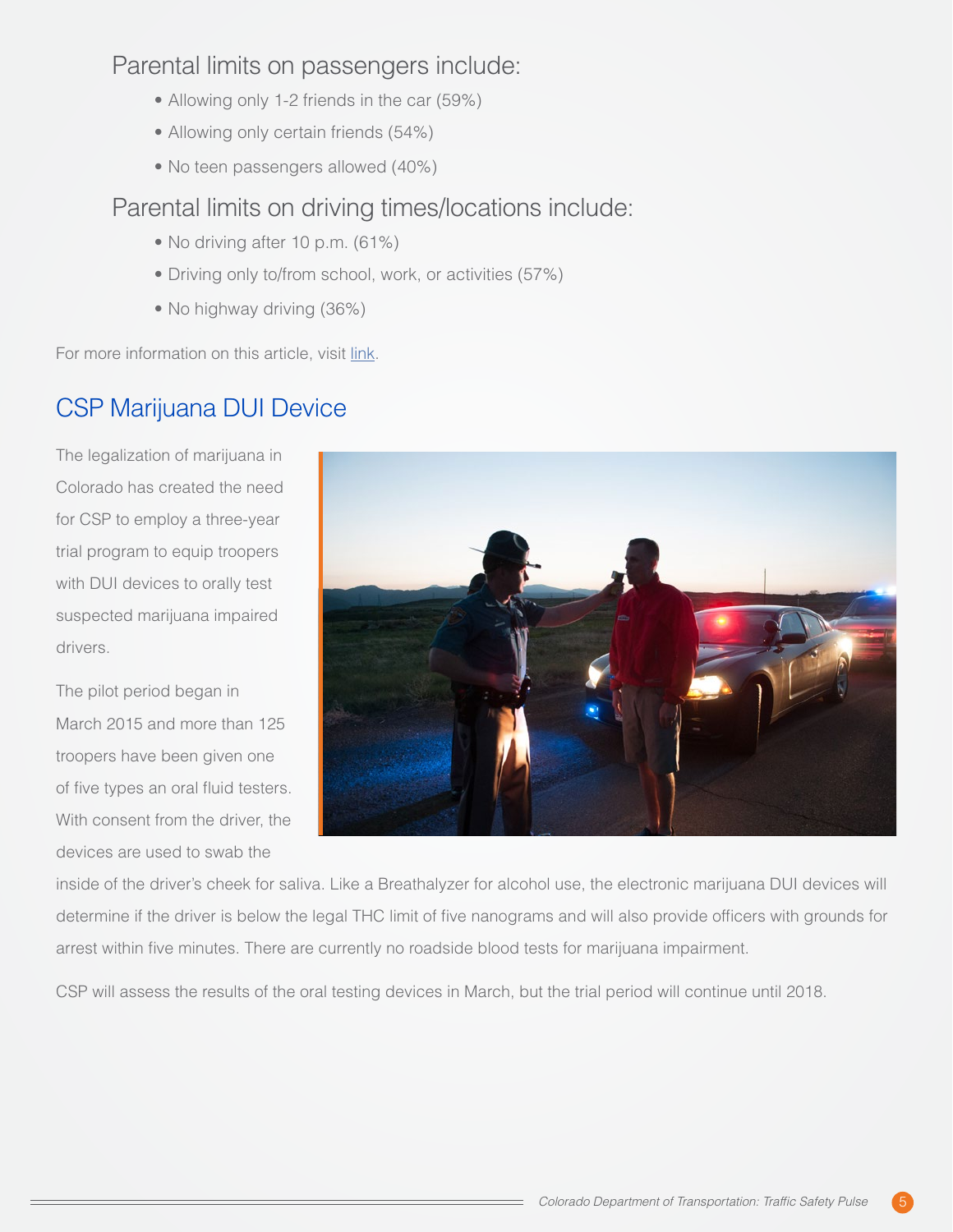# COLLATERAL CORNER

#### Collateral Requests:

CDOT has streamlined the process for requesting hard copies of brochures, fact sheets, stickers, fliers and more. Send requests to [CDOTcollateral@gmail.com](mailto:CDOTcollateral@gmail.com). Once we receive your request we will check inventory and contact you about availability.

Interested in collateral from NHTSA? Visit: [mcs.nhtsa.gov](http://mcs.nhtsa.gov).

#### Collateral Inventory:

Limited quantities of the following materials are available. Large collateral requests will need to be picked up directly from CDOT Headquarters - 4201 E. Arkansas Ave., Denver, CO 80222.

| <b>Campaign</b>                               | <b>Collateral</b>                                    |
|-----------------------------------------------|------------------------------------------------------|
| <b>Child Passenger Safety</b>                 | <b>Bilingual Child Seat Guide Brochure</b>           |
| <b>Child Passenger Safety</b>                 | <b>Booster Seat Spanish Brochure</b>                 |
| <b>Child Passenger Safety</b>                 | Booster Seat English Brochure                        |
| Click It Or Ticket                            | 2015 Campaign Posters                                |
| Click It Or Ticket                            | Rural Truck Safety Myth Table Tent                   |
| <b>Click It Or Ticket</b>                     | <b>Occupant Protection Poster</b>                    |
| "Click It Or Ticket / Child Passenger Safety" | Spanish Rack Card                                    |
| Cone Zone                                     | Slow for the Cone Zone Brochure                      |
| <b>Distracted Driving</b>                     | A Text is a Five Second Blindfold Static Poster      |
| <b>Distracted Driving</b>                     | A Text is a Five Second Blindfold Interactive Poster |
| <b>Distracted Driving</b>                     | A Text is a Five Second Blindfold Spanish Brochure   |
| <b>Distracted Driving</b>                     | Campaign Reveal Brochure                             |
| <b>Distracted Driving</b>                     | A Text is a Five Second Blindfold English Brochure   |
| Drive High, Get A DUI                         | <b>Dispensary Posters</b>                            |
| Drive High, Get A DUI                         | Marijuana Law Prescription Pad                       |
| Drive High, Get A DUI                         | Marijuana Law Prescription Pad Spanish               |
| Motorcycle Safety                             | Motorcycle Skill Rating Map                          |
| The Heat Is On                                | Don't Risk It Poster with BAC limits                 |
| The Heat Is On                                | If You Drink, Don't Drive Spanish Poster             |
| The Heat Is On                                | R U Buzzed Card                                      |
| The Heat Is On                                | Spanish Rack Card                                    |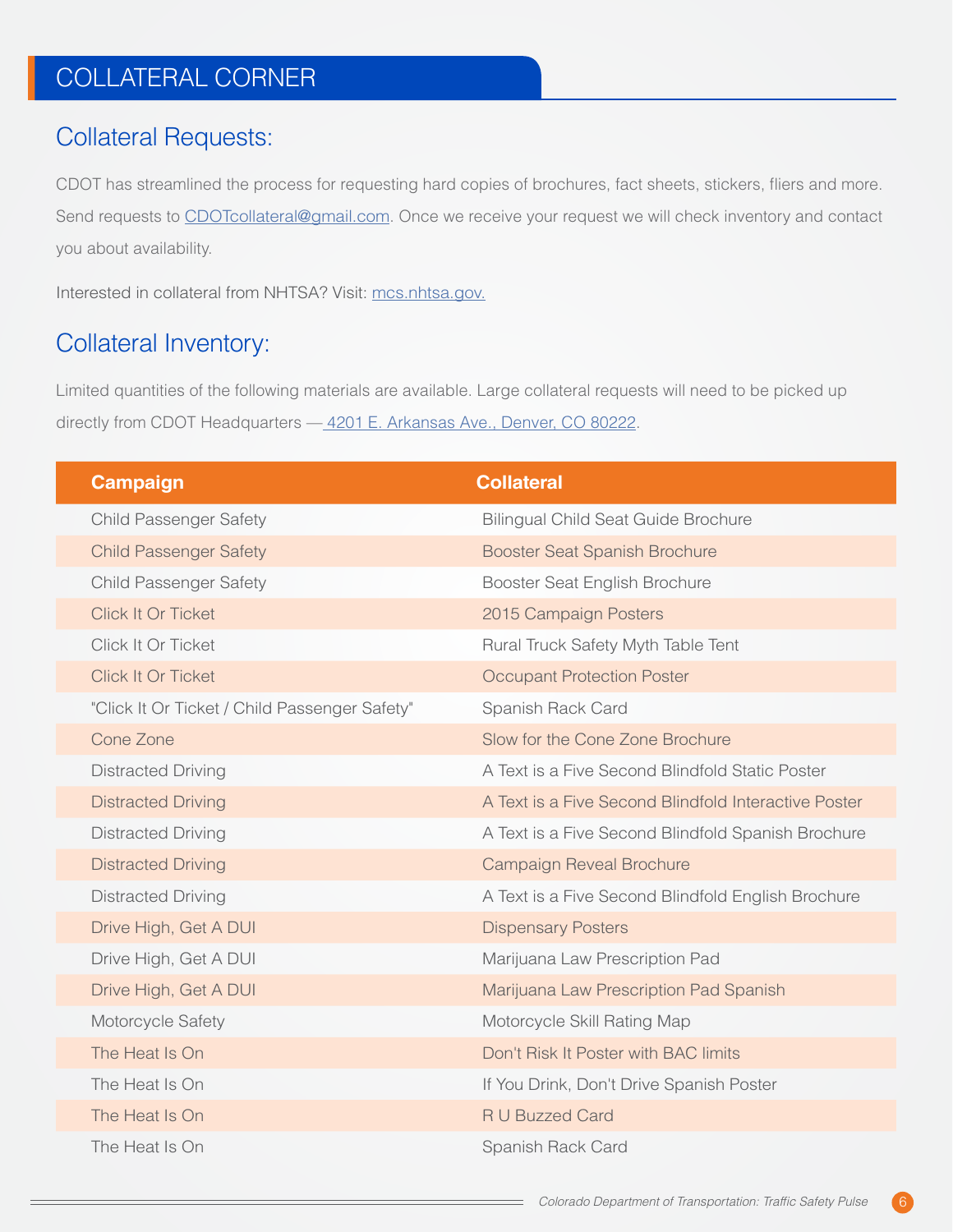## GRANTEE SPOTLIGHT

#### CSP Strengthens Distracted Driving program in 2016

Distracted driving continues to be a major contributing factor in traffic accidents and fatalities, and after a successful trial program last year, the Colorado State Patrol is preparing for a more rigorous distracted driving program this year.

"Our goal for the program is to work collectively and collaboratively with not only its own members, but those of partnering agencies and community groups to decrease the total number of distraction-affected fatalities statewide by five percent by Sept. 30, 2016," said JoAnna Pruitt, CSP Grant Manager.

Similar to DUI enforcement periods, statewide high visibility enforcement periods are planned to uphold distractionfree driving. Two enforcement periods are planned and various educational outreach efforts are on the calendar for the program, with three additional distracted driving simulators being added to the arsenal of educational tools.

The enforcement periods we will include 1152 hours to enforce Colorado's distracted driving cell phone use and GDL laws. An additional 720 hours is being provided for educational outreach.

To further promote safe driving behaviors, CSP bought a 3[0 second advertising spot](https://youtu.be/nWcxBaiZ8_w) in November that focused on texting while driving and other distracted driving behaviors. The spot aired in over 20 movie theatres in Colorado